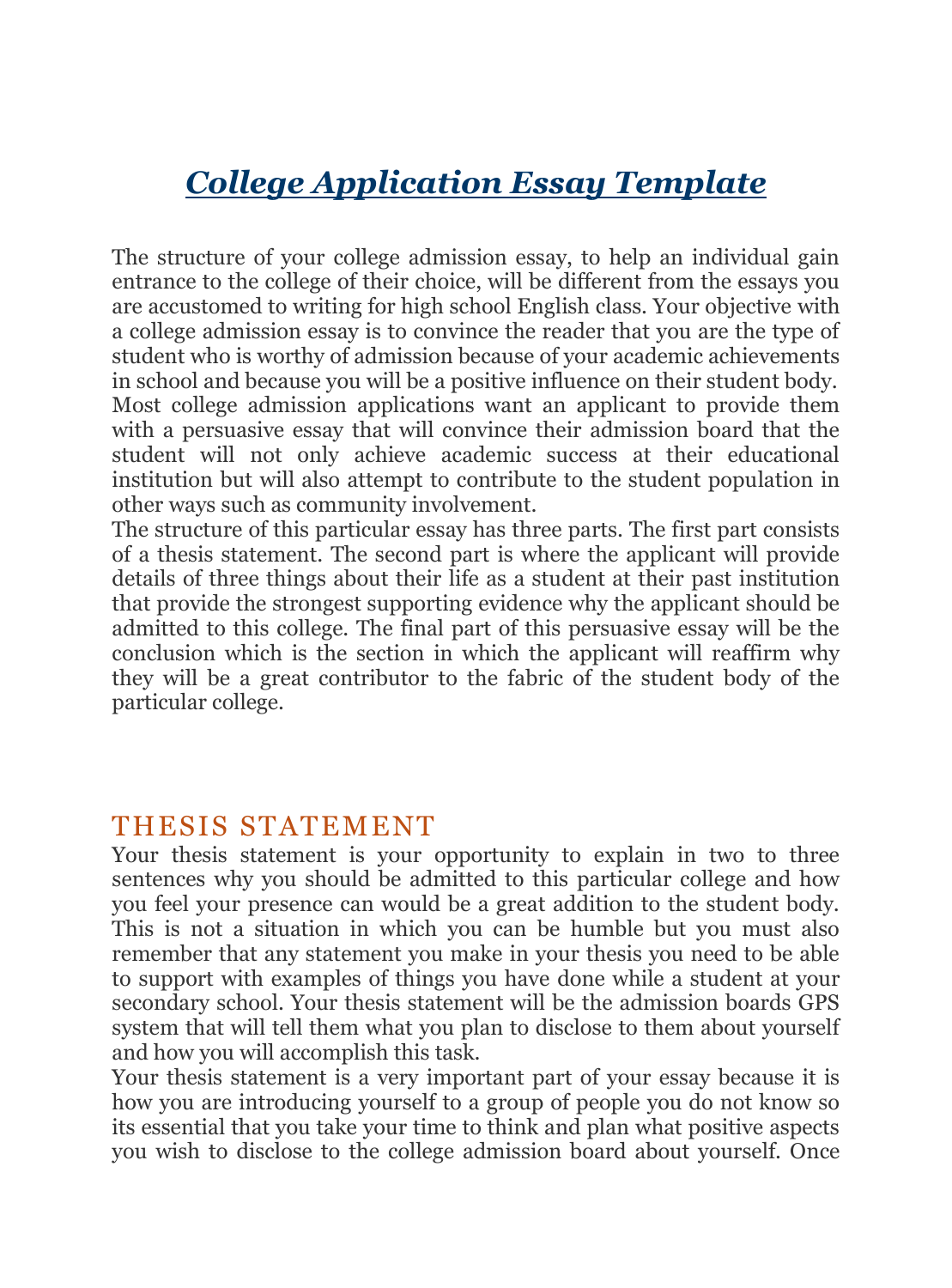you have written your thesis statement you then need to provide the supporting evidence for your thesis.

# SECOND PART OF COLLEGE ESSAY: SUPPORTING EVIDENCE OF YOUR THESIS

#### STATEMENT

You need to provide three to five pieces of evidence that support your thesis statement that you will be a great addition to the student body of the college to which you are applying. The appeal of the example structure essay is that it enables a writer to focus on discussing situations that reinforce their thesis.

An admission applicant should try to put themselves in the position of the application readers. If you were an admission evaluator you would likely want to know if the applicant has good character and how the potential candidate could help the reputation of the school. The supporting evidence needs to provide some background information to the admission board that supports your thesis claims and distinguishes your essay from the thousands of other applications that they receive. This supporting evidence is the foundation of your argument as it provides the information that makes your thesis credible. Every sentence needs to provide information that has a direct correlation to your thesis.

After you have provided the supporting evidence you need to sum up your persuasive argument with a conclusion.

### CONCLUSION - FINAL PART OF COLLEGE

#### ESSAY STRUCTURE

Your conclusion summarizes your argument. College admission readers will be reading thousands of college applications so it's best to make your conclusion strong but brief. You have already provided your thesis and the supporting information about your thesis why you would be a great addition to the student body population. Your conclusion is the opportunity